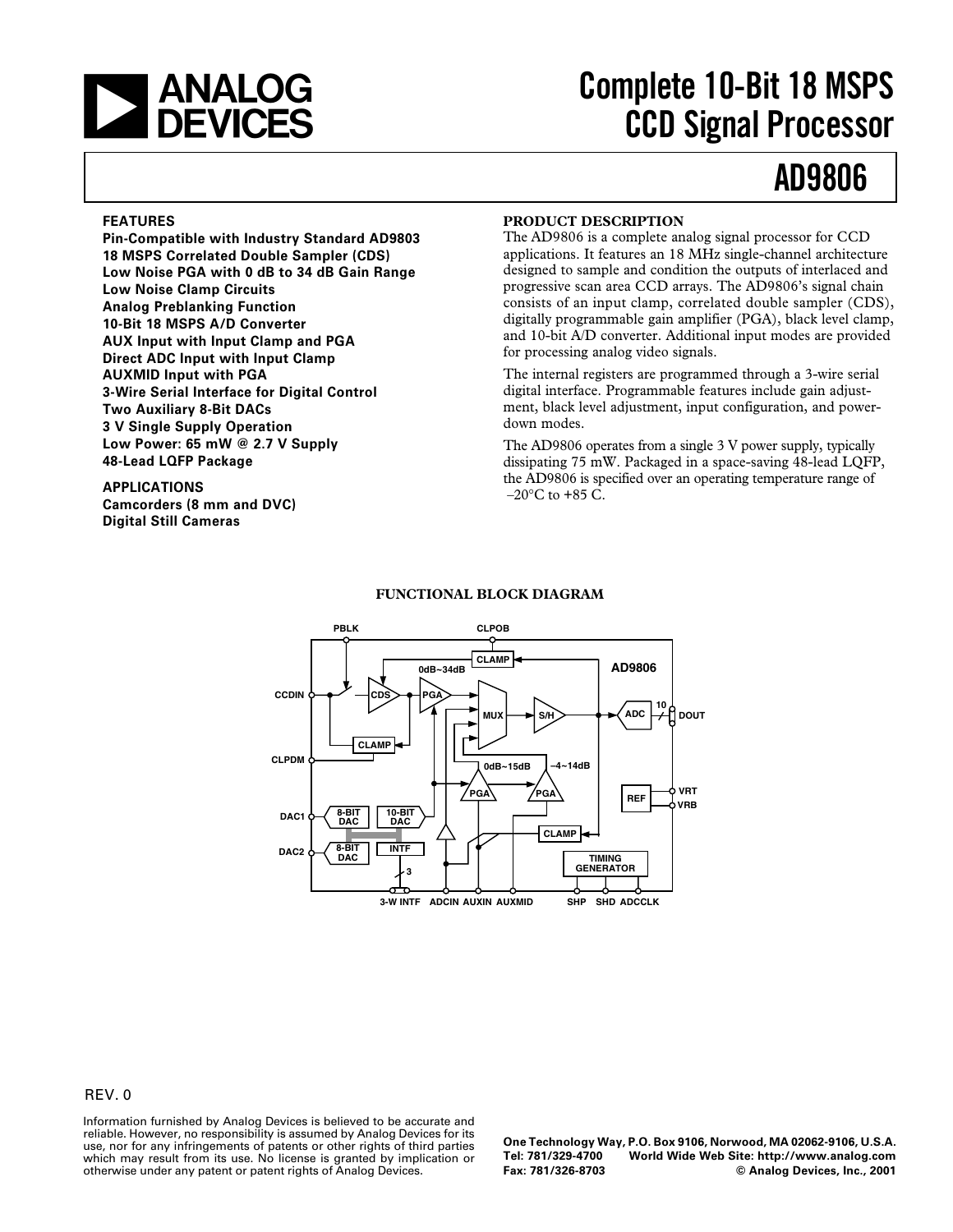## **AD9806–SPECIFICATIONS GENERAL SPECIFICATIONS**  $(T_{MIN}$  to  $T_{MAX}$ , AVDD = DVDD = 3.0 V,  $f_{ADCLK}$  = 18 MHz, unless otherwise noted.)

| Parameter                                                                                                                                                                                          | Min   | Typ                                                                    | Max       | Unit                           |
|----------------------------------------------------------------------------------------------------------------------------------------------------------------------------------------------------|-------|------------------------------------------------------------------------|-----------|--------------------------------|
| TEMPERATURE RANGE<br>Operating                                                                                                                                                                     | $-20$ |                                                                        | $+85$     | $\rm ^{\circ}C$                |
| Storage                                                                                                                                                                                            | $-65$ |                                                                        | $+150$    | $^{\circ}C$                    |
| POWER SUPPLY VOLTAGE<br>(For Functional Operation)<br>Analog, Digital, Digital Driver                                                                                                              | 2.7   |                                                                        | 3.6       | V                              |
| POWER CONSUMPTION<br>(Selected through Serial Interface D-Reg)<br>Normal Operation (D-Reg 00)<br>High-Speed AUX Mode (D-Reg 01)<br>Reference Standby (D-Reg 10)<br>Total Shut-Down Mode (D-Reg 11) |       | (Specified Under Each Mode of Operation)<br>(Specified Under AUX-Mode) |           | mW<br>mW                       |
| <b>MAXIMUM CLOCK RATE</b>                                                                                                                                                                          |       | (Specified Under Each Mode of Operation)                               |           | <b>MHz</b>                     |
| A/D CONVERTER<br>Resolution<br>Differential Nonlinearity (DNL)<br>No Missing Codes<br>Full-Scale Input Voltage                                                                                     | 10    | $\pm 0.5$<br><b>GUARANTEED</b><br>1.0                                  | $\pm 1.0$ | <b>Bits</b><br><b>LSB</b><br>V |
| <b>VOLTAGE REFERENCE</b><br>Reference Top Voltage (VRT)<br>Reference Bottom Voltage (VRB)                                                                                                          |       | 2.0<br>1.0                                                             |           | V<br>V                         |

Specifications subject to change without notice.

### **DIGITAL SPECIFICATIONS (DRVDD = 2.7 V, CL = 20 pF.)**

| Parameter                                          | <b>Symbol</b> | Min | Typ | <b>Max</b> | Unit       |
|----------------------------------------------------|---------------|-----|-----|------------|------------|
| <b>LOGIC INPUTS</b>                                |               |     |     |            |            |
| High Level Input Voltage                           | $V_{IH}$      | 2.1 |     |            | V          |
| Low Level Input Voltage                            | $V_{IL}$      |     |     | 0.6        | v          |
| High Level Input Current                           | $I_{\rm IH}$  |     | 10  |            | μA         |
| Low Level Input Current                            | $\rm I_{IL}$  |     | 10  |            | μA         |
| Input Capacitance                                  | $C_{IN}$      |     | 10  |            | pF         |
| <b>LOGIC OUTPUTS</b>                               |               |     |     |            |            |
| High Level Output Voltage ( $I_{OH}$ = 2 mA)       | $V_{OH}$      | 2.2 |     |            | V          |
| Low Level Output Voltage $(I_{OL} = 2 \text{ mA})$ | $V_{OL}$      |     |     | 0.5        | V          |
| <b>SERIAL INTERFACE TIMING (Figure 7)</b>          |               |     |     |            |            |
| Maximum SCLK Frequency                             |               | 10  |     |            | <b>MHz</b> |
| SDATA to SCLK Setup                                | $t_{DS}$      | 10  |     |            | ns         |
| <b>SCLK to SDATA Hold</b>                          | $t_{\rm DH}$  | 10  |     |            | ns         |
| SLOAD to SCLK Setup                                | $t_{\rm LS}$  | 10  |     |            | ns         |
| <b>SCLK to SLOAD Hold</b>                          | $t_{LH}$      | 10  |     |            | ns         |

Specifications subject to change without notice.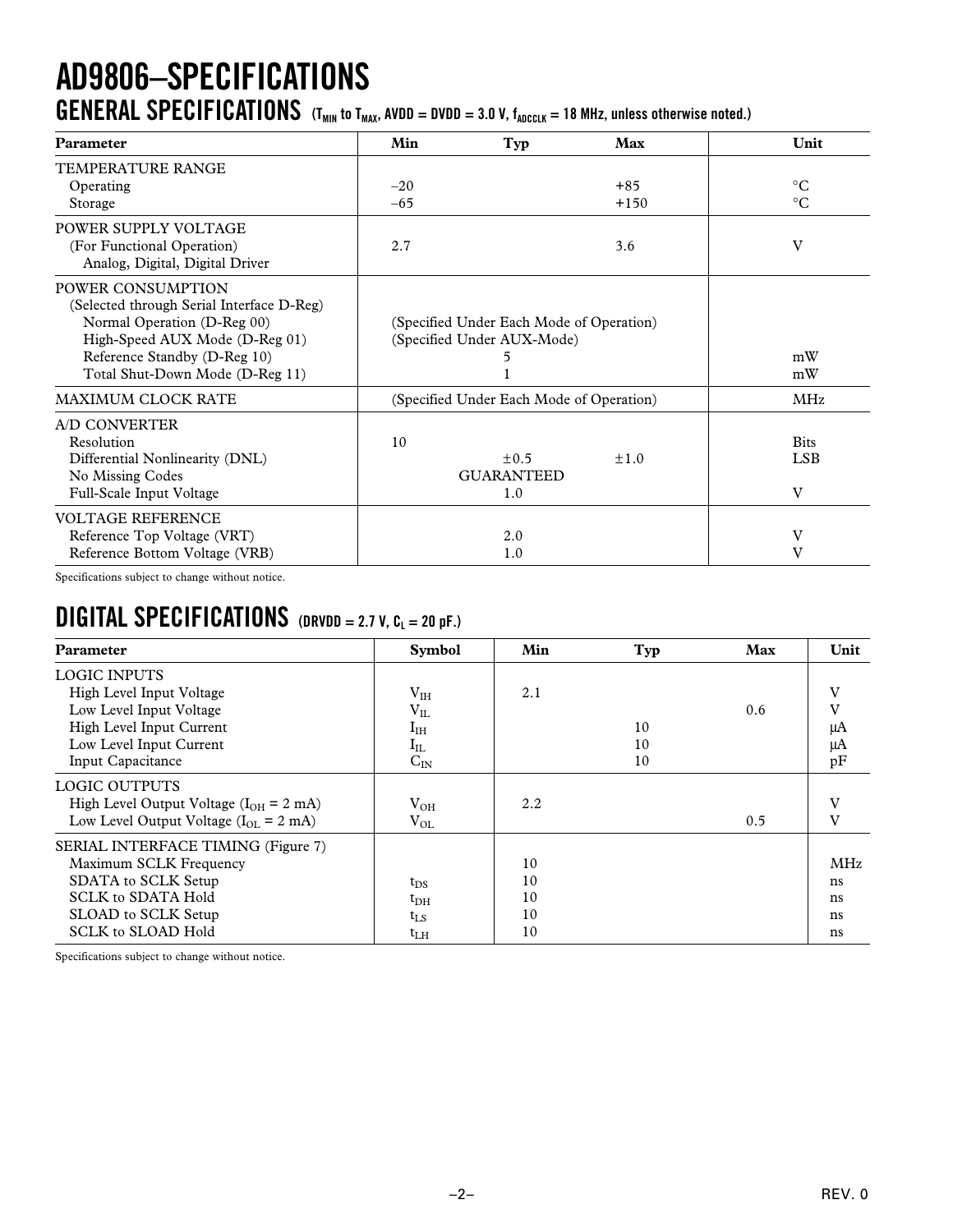### $CCD-MODE$   $SPECIFICATIONS$  (T<sub>MIN</sub> to T<sub>MAX</sub>, AVDD = DVDD = 3.0 V,  $f_{ADCCK} = f_{SHP} = f_{SHD} = 18$  MHz, unless otherwise noted.)

| Parameter                                             | Min  | Typ          | <b>Max</b> | Unit        |
|-------------------------------------------------------|------|--------------|------------|-------------|
| POWER CONSUMPTION                                     |      |              |            |             |
| $V_{DD} = 2.7$                                        |      | 65           |            | mW          |
| $V_{DD} = 3.0$                                        |      | 75           |            | mW          |
| $V_{DD} = 3.3$                                        |      | 85           |            | mW          |
| <b>MAXIMUM CLOCK RATE</b>                             | 18   |              |            | <b>MHz</b>  |
| <b>CDS</b>                                            |      |              |            |             |
| Gain                                                  |      | $\mathbf{0}$ |            | dB          |
| Allowable CCD Reset Transient <sup>1</sup>            |      | 500          |            | mV          |
| Max Input Range before Saturation <sup>1</sup>        | 1000 |              |            | $mV p-p$    |
| <b>PGA</b>                                            |      |              |            |             |
| Gain Control Resolution                               |      | 10           |            | <b>Bits</b> |
| Gain Range (See Figure 5a for Gain Curve)             |      |              |            |             |
| Low Gain (Code $95)^2$                                | $-1$ | $\mathbf{0}$ | $+1$       | dB          |
| Max Gain $(1023)^2$                                   | 32   | 33           | 34         | dB          |
| <b>BLACK LEVEL CLAMP</b>                              |      |              |            |             |
| Clamp Level (Selected through Serial Interface E-Reg) |      |              |            |             |
| $CLP0$ (E-Reg 00)                                     |      | 32           |            | <b>LSB</b>  |
| $CLP1$ (E-Reg 01)                                     |      | 48           |            | <b>LSB</b>  |
| CLP2 (E-Reg 10)                                       |      | 64           |            | <b>LSB</b>  |
| CLP3 (E-Reg 11)                                       |      | 16           |            | <b>LSB</b>  |
| SIGNAL-TO-NOISE RATIO <sup>3</sup> (@ Low PGA Gain)   |      | 74           |            | dB          |
| TIMING SPECIFICATIONS <sup>4</sup>                    |      |              |            |             |
| Pipeline Delay                                        |      | 9            |            | Cycles      |
| Internal Clock Delay <sup>5</sup> (t <sub>ID</sub> )  |      | 3            |            | ns          |
| Inhibited Clock Period (tINHIBIT)                     | 10   |              |            | ns          |
| Output Delay $(t_{OD})$                               |      | 14.5         | 16         | ns          |
| Output Hold Time (t <sub>HOLD</sub> )                 | 6    |              |            | ns          |
| ADCCLK, SHP, SHD Clock Period                         | 47   | 55.6         |            | ns          |
| ADCCLK High-Level/Low-Level                           | 20   | 28           |            | ns          |
| SHP, SHD Minimum Pulsewidth                           | 10   | 14           |            | ns          |
| SHP Rising Edge to SHD Rising Edge                    | 20   | 28           |            | ns          |

NOTES

<sup>1</sup>Input signal characteristics defined as follows:



Use equations on page 8 to calculate gain. SNR = 20 log<sub>10</sub> (Full-Scale Voltage/RMS Output Noise). 20 pF loading; timing shown in Figure 1. <sup>5</sup>Internal aperture delay for actual sampling edge.

Specifications subject to change without notice.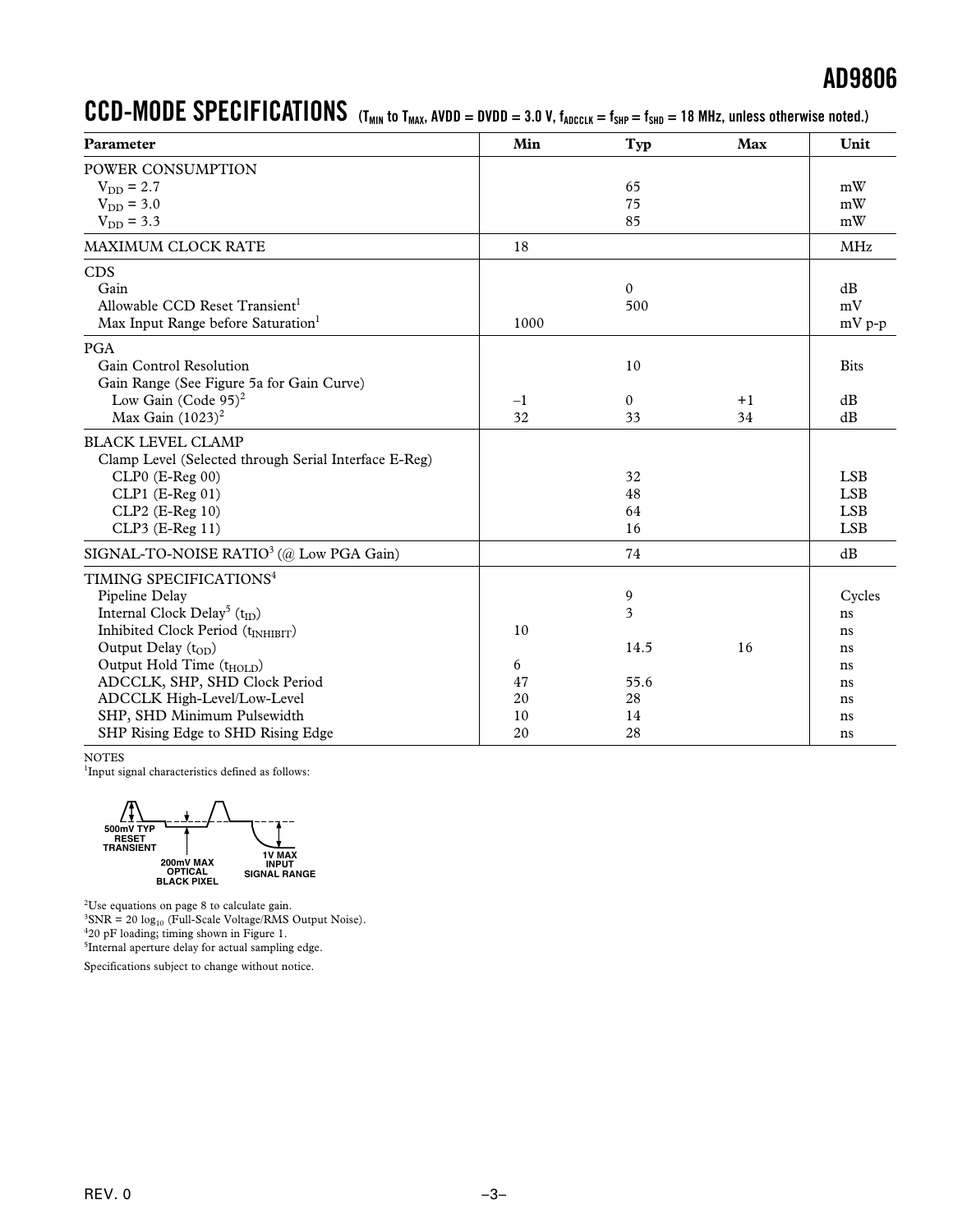# **AD9806–SPECIFICATIONS**

### $\bm{AUX}\bm{-MODE}$   $\bm{SPECIFICATIONS}$  (T<sub>MIN</sub> to T<sub>MAX</sub>, AVDD = DVDD = 3.0 V, f<sub>ADCCLK</sub> = 18 MHz, unless otherwise noted.)

| Parameter                                             | Min            | Typ            | Max | Unit        |
|-------------------------------------------------------|----------------|----------------|-----|-------------|
| POWER CONSUMPTION                                     |                |                |     |             |
| Normal (D-Reg 00)                                     |                | 50             |     | mW          |
| High-Speed (D-Reg 01)                                 |                | 95             |     | mW          |
| <b>MAXIMUM CLOCK RATE</b>                             |                |                |     |             |
| Normal (D-Reg 00)                                     | 18             |                |     | <b>MHz</b>  |
| High-Speed (D-Reg 01)                                 | 28.6           |                |     | <b>MHz</b>  |
| PGA (Gain Selected through Serial Interface F-Reg)    |                |                |     |             |
| Max Input Range                                       | 700            |                |     | $mV p-p$    |
| Max Output Range                                      | 1000           |                |     | $mV p-p$    |
| Gain Control Resolution                               |                | $\overline{7}$ |     | <b>Bits</b> |
| Gain Range                                            |                |                |     |             |
| Min Gain (Code 128)                                   |                | $-2$           |     | dB          |
| Max Gain (Code 255)                                   |                | 15             |     | dB          |
| <b>ACTIVE CLAMP</b>                                   |                |                |     |             |
| Clamp Level (Selected through Serial Interface E-Reg) |                |                |     |             |
| $CLP0$ (E-Reg 00)                                     |                | 32             |     | <b>LSB</b>  |
| CLP1 (E-Reg 01)                                       |                | 48             |     | <b>LSB</b>  |
| $CLP2$ (E-Reg 10)                                     |                | 64             |     | <b>LSB</b>  |
| CLP3 (E-Reg 11)                                       |                | 16             |     | <b>LSB</b>  |
| TIMING SPECIFICATIONS <sup>1</sup>                    |                |                |     |             |
| Pipeline Delay                                        |                | 9              |     | Cycles      |
| Internal Clock Delay (t <sub>ID</sub> )               |                |                |     |             |
| Output Delay (t <sub>OD</sub> )                       |                | 14.5           | 16  | ns          |
| Output Hold Time (t <sub>HOLD</sub> )                 | $\overline{7}$ |                |     | ns          |

NOTES

<sup>1</sup>20 pF loading; timing shown in Figure 2.

Specifications subject to change without notice.

### $\bm{AUXMID}\bm{\cdot} \bm{MODE}$   $\bm{SPECIFICATIONS}$  (T<sub>MIN</sub> to T<sub>MAX</sub>, AVDD = DVDD = 3.0 V, f<sub>ADCCLK</sub> = 18 MHz, unless otherwise noted.)

| <b>Parameter</b>                                                                                                                                                                                                 | Min         | Typ             | Max | Unit                                            |
|------------------------------------------------------------------------------------------------------------------------------------------------------------------------------------------------------------------|-------------|-----------------|-----|-------------------------------------------------|
| POWER CONSUMPTION                                                                                                                                                                                                |             | 50              |     | mW                                              |
| MAXIMUM CLOCK RATE                                                                                                                                                                                               | 18          |                 |     | <b>MHz</b>                                      |
| PGA (Gain Selected through Serial Interface F-Reg)<br>Max Input Range<br>Max Output Range<br>Gain Control Resolution<br>Gain Range (See Figure 5b for Gain Curve)<br>Min Gain (Code 512)<br>Max Gain (Code 1023) | 700<br>1000 | 9<br>$-4$<br>14 |     | $mV p-p$<br>$mV p-p$<br><b>Bits</b><br>dB<br>dB |
| MIDSCALE OFFSET LEVEL (AT MAX PGA GAIN)                                                                                                                                                                          | 462         | 512             | 562 | LSB.                                            |
| TIMING SPECIFICATIONS <sup>1</sup><br>Pipeline Delay<br>Internal Clock Delay $(t_{ID})$<br>Output Delay $(t_{OD})$                                                                                               |             | 9<br>14.5       | 16  | Cycles<br>ns                                    |
| Output Hold Time $(t_{HOLD})$                                                                                                                                                                                    | 7           |                 |     | ns                                              |

NOTES

1 20 pF loading; timing shown in Figure 2.

Specifications subject to change without notice.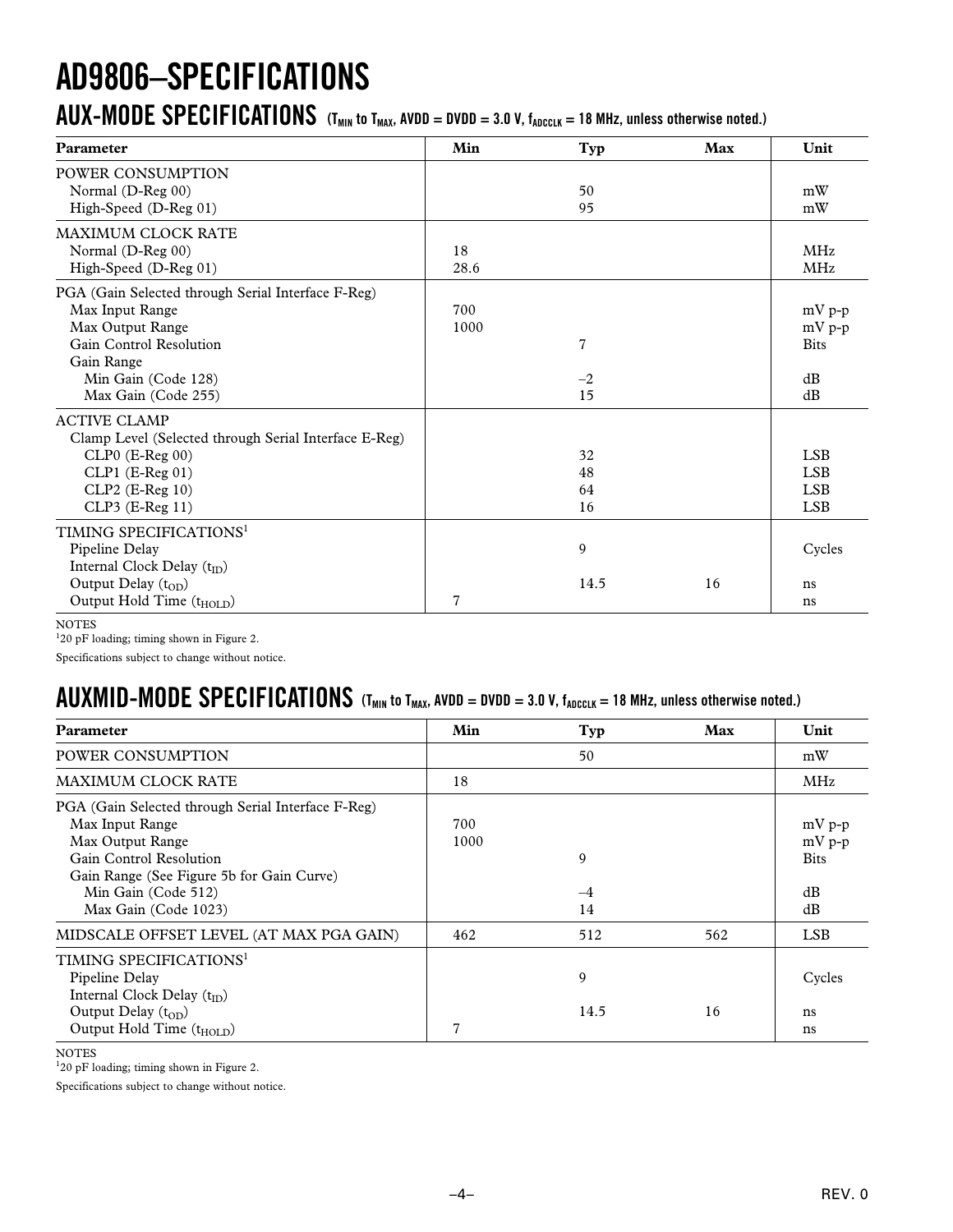### $\bf ADC\text{-}MDDE\text{-}SECIFICATIONS$  (T<sub>MIN</sub> to T<sub>MAX</sub>, AVDD = DVDD = 3.0 V, f<sub>ADCCLK</sub> = 18 MHz, unless otherwise noted.)

| Parameter                          | Min | Tvp                | Max | Unit |
|------------------------------------|-----|--------------------|-----|------|
| POWER CONSUMPTION                  |     | (Same as AUX-MODE) |     |      |
| MAXIMUM CLOCK RATE                 |     | (Same as AUX-MODE) |     |      |
| ACTIVE CLAMP                       |     | (Same as AUX-MODE) |     |      |
| TIMING SPECIFICATIONS <sup>1</sup> |     | (Same as AUX-MODE) |     |      |

Specifications subject to change without notice.

### **DAC SPECIFICATIONS (DAC1 and DAC2)**

| Parameter                  | Min | Typ         | Max | Unit        |
|----------------------------|-----|-------------|-----|-------------|
| <b>RESOLUTION</b>          |     |             |     | <b>Bits</b> |
| MIN OUTPUT                 |     | 0.1         |     |             |
| MAX OUTPUT                 |     | $VDD - 0.1$ |     |             |
| <b>MAX CURRENT LOAD</b>    |     |             |     | mA          |
| <b>MAX CAPACITIVE LOAD</b> |     | 500         |     | pF          |

Specifications subject to change without notice.

### **ABSOLUTE MAXIMUM RATINGS**

| Parameter                     | With Respect To | Min    | Max           | Unit            |
|-------------------------------|-----------------|--------|---------------|-----------------|
| AVDD1, AVDD2                  | <b>AVSS</b>     | $-0.3$ | $+3.9$        | v               |
| DVDD1, DVDD2                  | <b>DVSS</b>     | $-0.3$ | $+3.9$        | V               |
| <b>DRVDD</b>                  | <b>DRVSS</b>    | $-0.3$ | $+3.9$        | v               |
| Digital Outputs               | <b>DRVSS</b>    | $-0.3$ | $DRVDD + 0.3$ | v               |
| SHP, SHD, DATACLK             | <b>DVSS</b>     | $-0.3$ | $D VDD + 0.3$ | V               |
| CLPOB, CLPDM, PBLK            | <b>DVSS</b>     | $-0.3$ | $D VDD + 0.3$ | V               |
| SCK, SL, SDATA                | <b>DVSS</b>     | $-0.3$ | $D VDD + 0.3$ | V               |
| VRT, VRB, CMLEVEL             | <b>AVSS</b>     | $-0.3$ | $AVDD + 0.3$  | V               |
| CCDIN, CLPOUT, CLPREF, CLPBYP | <b>AVSS</b>     | $-0.3$ | $AVDD + 0.3$  | V               |
| Junction Temperature          |                 |        | 150           | $\rm ^{\circ}C$ |
| Lead Temperature (10 sec)     |                 |        | 300           | $^{\circ}C$     |

### **ORDERING GUIDE**

| Model     | <b>Temperature Range</b>           | <b>Package Description</b>        | <b>Package Option</b> |
|-----------|------------------------------------|-----------------------------------|-----------------------|
| AD9806KST | $-20^{\circ}$ C to $+85^{\circ}$ C | Thin Plastic Quad Flatpack (LQFP) | $ST-48$               |

### **THERMAL CHARACTERISTICS Thermal Resistance** 48-Lead LQFP Package

 $\theta_{IA} = 92$ °C

### **CAUTION**

ESD (electrostatic discharge) sensitive device. Electrostatic charges as high as 4000 V readily accumulate on the human body and test equipment and can discharge without detection. Although the AD9806 features proprietary ESD protection circuitry, permanent damage may occur on devices subjected to high-energy electrostatic discharges. Therefore, proper ESD precautions are recommended to avoid performance degradation or loss of functionality.

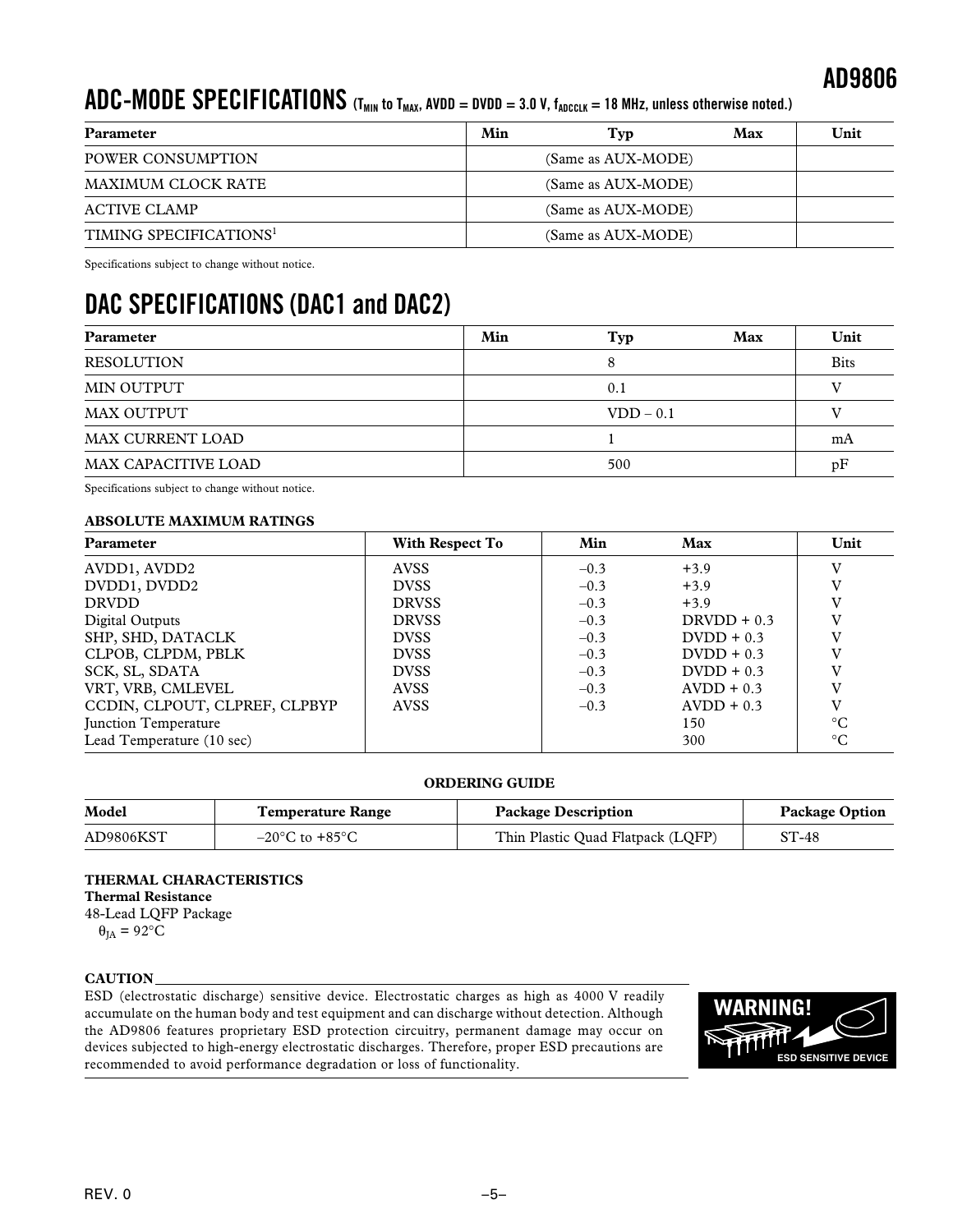

**PIN FUNCTION DESCRIPTIONS**

| Pin No.    | <b>Mnemonic</b>  | <b>Type</b>    | Description (See Figures 10 and 11 for Circuit Configurations)                    |
|------------|------------------|----------------|-----------------------------------------------------------------------------------|
| 1, 15, 24  | <b>NC</b>        |                | No Connect (Should be Left Floating or Tied to Ground)                            |
| $2 - 11$   | $D0-D9$          | D <sub>O</sub> | <b>Digital Data Outputs</b>                                                       |
| 12         | <b>DRVDD</b>     | P              | Digital Driver Supply (3 V)                                                       |
| 13         | <b>DRVSS</b>     | $\mathbf P$    | Digital Driver Ground                                                             |
| 14         | <b>DVSS</b>      | $\mathbf P$    | Digital Ground                                                                    |
| 16         | <b>ADCCLK</b>    | DI             | ADC Sample Clock Input                                                            |
| 17         | <b>DVDD</b>      | ${\bf P}$      | Digital Supply (3 V)                                                              |
| 18         | <b>STBY</b>      | DI             | Power-Down Mode (Active High/Internal Pull-Down). Enables Reference Standby Mode. |
| 19         | <b>PBLK</b>      | DI             | Pixel Blanking                                                                    |
| 20         | <b>CLPOB</b>     | DI             | <b>Black Level Restore Clamp</b>                                                  |
| 21         | <b>SHP</b>       | DI             | CCD Reference Sample Clock Input                                                  |
| 22         | <b>SHD</b>       | DI             | CCD Data Sample Clock Input                                                       |
| 23         | <b>CLPDM</b>     | DI             | Input Clamp                                                                       |
| 25         | <b>CLPOUT</b>    | A <sub>O</sub> | CDS Bypass $(0.1 \mu F)$ to Ground)                                               |
| 26         | <b>CCDIN</b>     | AI             | CDS Input Pin (Connect to CCD Input Signal through 0.1 µF Capacitor)              |
| 27         | <b>NC</b>        |                | No Connect (Should Be Left Floating, or May Be Shorted to Pin 26)                 |
| 28         | <b>CLPREF</b>    | A <sub>O</sub> | CDS Bypass $(0.1 \mu F)$ to Ground)                                               |
| 29, 30, 38 | NC               |                | No Connect (Should Be Left Floating, Tied to Ground, or Decoupled to Ground)      |
| 31         | <b>ACVSS</b>     | $\mathbf{P}$   | Analog Ground                                                                     |
| 32         | <b>CLPBYP</b>    | AO             | CDS Bypass $(0.1 \mu F)$ to Ground)                                               |
| 33         | <b>ACVDD</b>     | ${\bf P}$      | Analog Supply (3 V)                                                               |
| 34         | <b>AUXIN</b>     | AI             | <b>AUX-MODE</b> Input                                                             |
| 35         | <b>AUXMID</b>    | ${\rm AI}$     | <b>AUXMID-MODE</b> Input                                                          |
| 36         | <b>ADCIN</b>     | AI             | ADC-MODE Input                                                                    |
| 37         | <b>CMLEVEL</b>   | A <sub>O</sub> | Common-Mode Level (0.1 µF to Ground)                                              |
| 39         | DAC1             | AO             | DAC1 Output                                                                       |
| 40         | DAC <sub>2</sub> | A <sub>O</sub> | DAC2 Output                                                                       |
| 41         | <b>SL</b>        | DI             | Serial I/F Load Signal                                                            |
| 42         | <b>SCK</b>       | DI             | Serial I/F Clock                                                                  |
| 43         | <b>ADVDD</b>     | $\mathbf{P}$   | Analog Supply (3 V)                                                               |
| 44         | <b>SDATA</b>     | DI             | Serial I/F Input Data                                                             |
| 45         | <b>ADVSS</b>     | ${\bf P}$      | Analog Ground                                                                     |
| 46         | <b>SUBST</b>     | ${\bf P}$      | Analog Ground                                                                     |
| 47         | <b>VRB</b>       | AO             | Bottom Reference (0.1 $\mu$ F to Ground and 1 $\mu$ F to VRT)                     |
| 48         | <b>VRT</b>       | AO             | Top Reference $(0.1 \mu F)$ to Ground)                                            |

NOTE

Type: AI = Analog Input, AO = Analog Output, DI = Digital Input, DO = Digital Output, P = Power.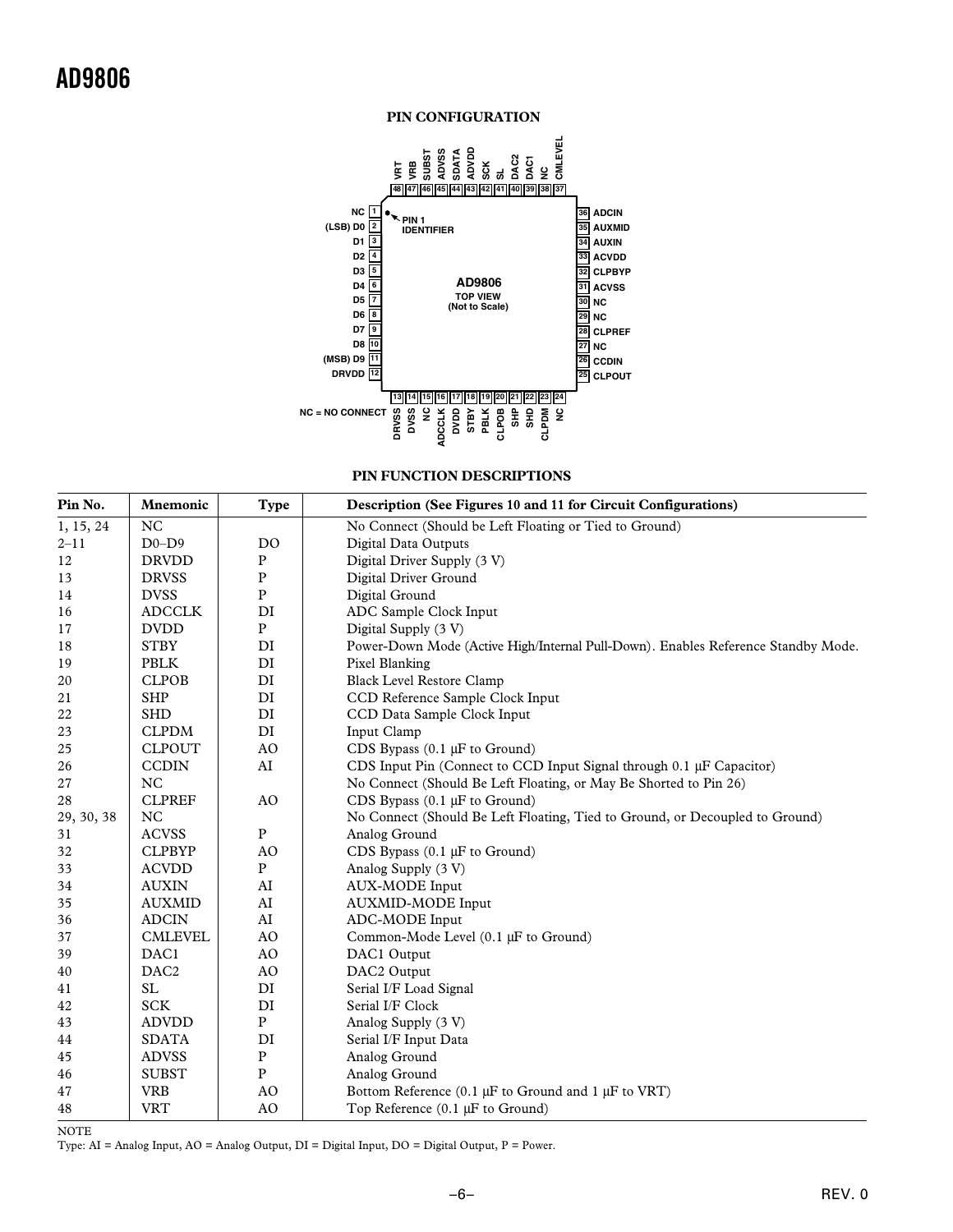### **TIMING SPECIFICATIONS**



**NOTES:**

**1. SHP AND SHD SHOULD BE OPTIMALLY ALIGNED WITH THE CCD SIGNAL. SAMPLES ARE TAKEN AT THE RISING EDGES.**

2. ADCCLK RISING EDGE MUST OCCUR AT LEAST 15ns AFTER THE RISING EDGE OF SHP (İ<sub>NHIBIT</sub>).<br>3. RECOMMENDED PLACEMENT FOR ADCCLK RISING EDGE IS BETWEEN THE RISING EDGE OF SHD AND FALLING EDGE OF SHP.

**4. OUTPUT LATENCY IS 9 CYCLES. 5. ACTIVE LOW CLOCK PULSE MODE IS SHOWN.**





**NOTE: EXAMPLE OF OUTPUT DATA LATCHED BY ADCCLK RISING EDGE.**

Figure 2. AUX-, AUXMID-, ADC-Mode Timing



**4. CLPDM OVERWRITES PBLK. 5. ACTIVE LOW CLAMP PULSE MODE IS SHOWN.**

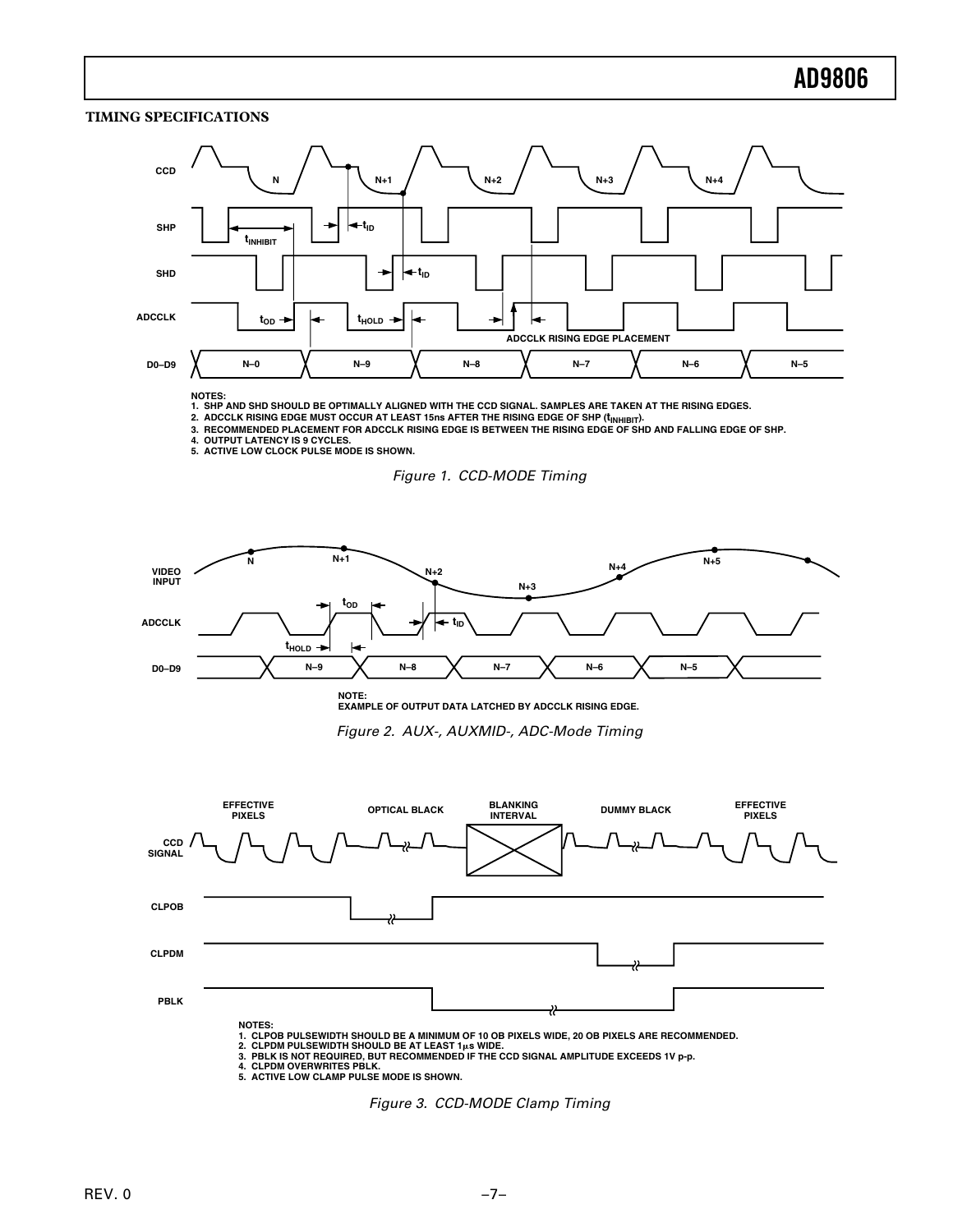### **TIMING SPECIFICATIONS (Continued)**



**NOTE: The AD9806 uses an "automatic" video clamp that senses the most negative in the input signal and uses this level to set the clamp voltage. As shown in the video waveform above, the SYNC level will be clamped to the black level specified in the E-Register.**

Figure 4. AUX-MODE and ADC-MODE Clamp Operation

### **PGA GAIN CURVE DETAILS**

In CCD-Mode, the AD9806 PGA stage provides a gain range of 0 dB to 34 dB, programmable with 10-bit resolution through the serial digital interface. The PGA gain curve is divided into two separate regions. When the PGA Gain Register code is between 0, and 511, the curve follows a  $(1 + x)/(1 - x)$  shape, which is similar to a "linear-in-dB" characteristic. From Code

|           | <b>CCD-MODE</b><br>Code Range Gain Equation (dB)       |
|-----------|--------------------------------------------------------|
| $0 - 511$ | $Gain = 20 log_{10} ([658 + code]/[658 - code]) - 2.4$ |
| 512-1023  | $Gain = (0.0354)(code) - 2.4$                          |



Figure 5a. PGA Gain Curve for CCD-Mode

512 to Code 1023, the curve follows a "linear-in-dB" shape. In AUXMID-Mode, the PGA provides a gain range of –4 dB to +14 dB, programmable with 9-bit resolution. The exact PGA gain for either mode can be calculated for any Gain Register value by using the following equations:

|          | <b>AUXMID-MODE</b>                                    |
|----------|-------------------------------------------------------|
|          | Code Range Gain Equation (dB)                         |
| 512–1023 | $Gain = 20 log_{10} ([146 + code]/[1170 - code]) - 4$ |



Figure 5b. PGA Gain Curve for AUXMID-Mode



Figure 6. AUXMID-Mode Circuit Block Diagram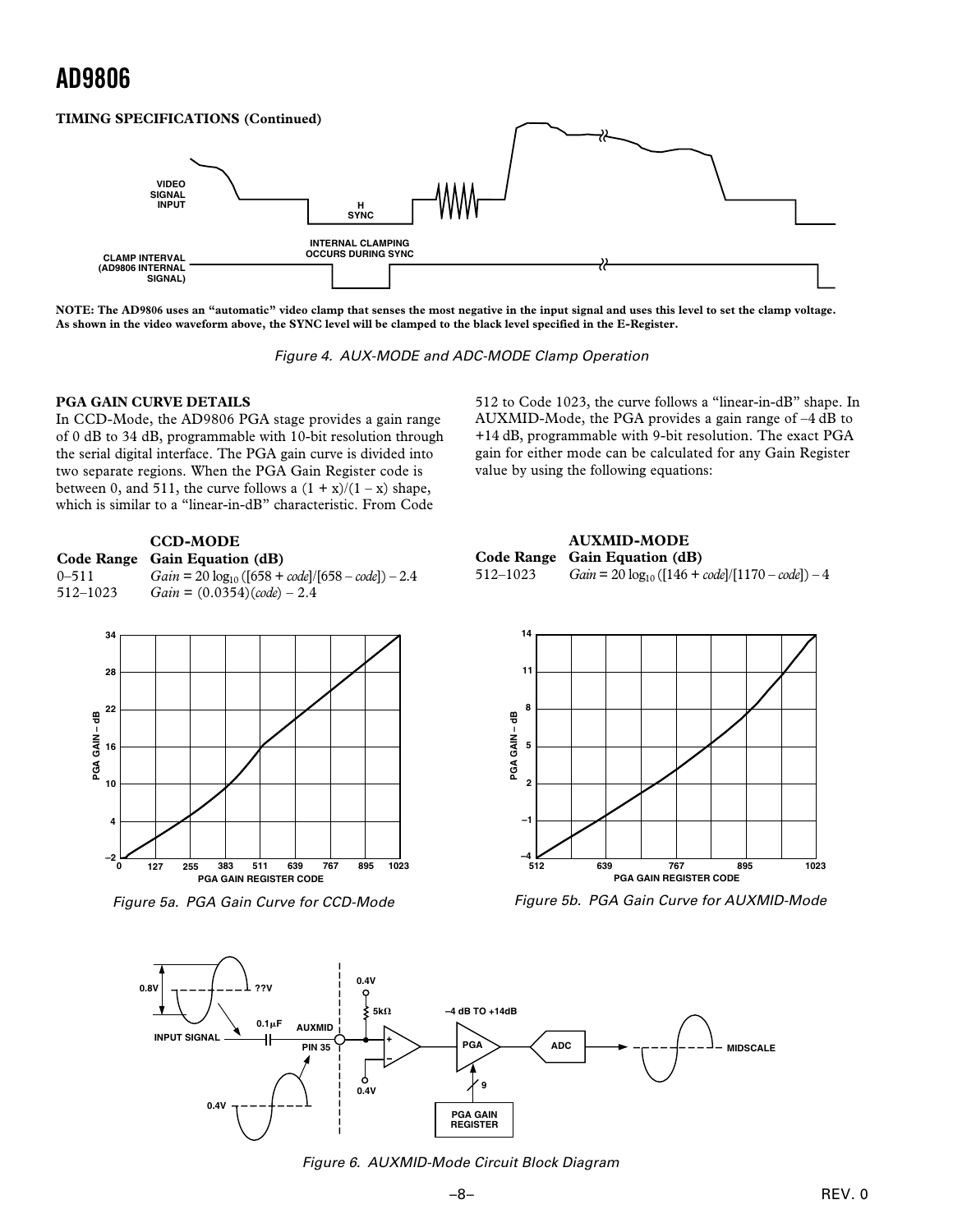### **SERIAL INTERFACE SPECIFICATIONS**



**\*NOTE: MODES2 REGISTER BIT D1 MUST BE SET TO ZERO**





Figure 8. Serial WRITE Operation



Figure 9. 16-Bit Serial WRITE Operation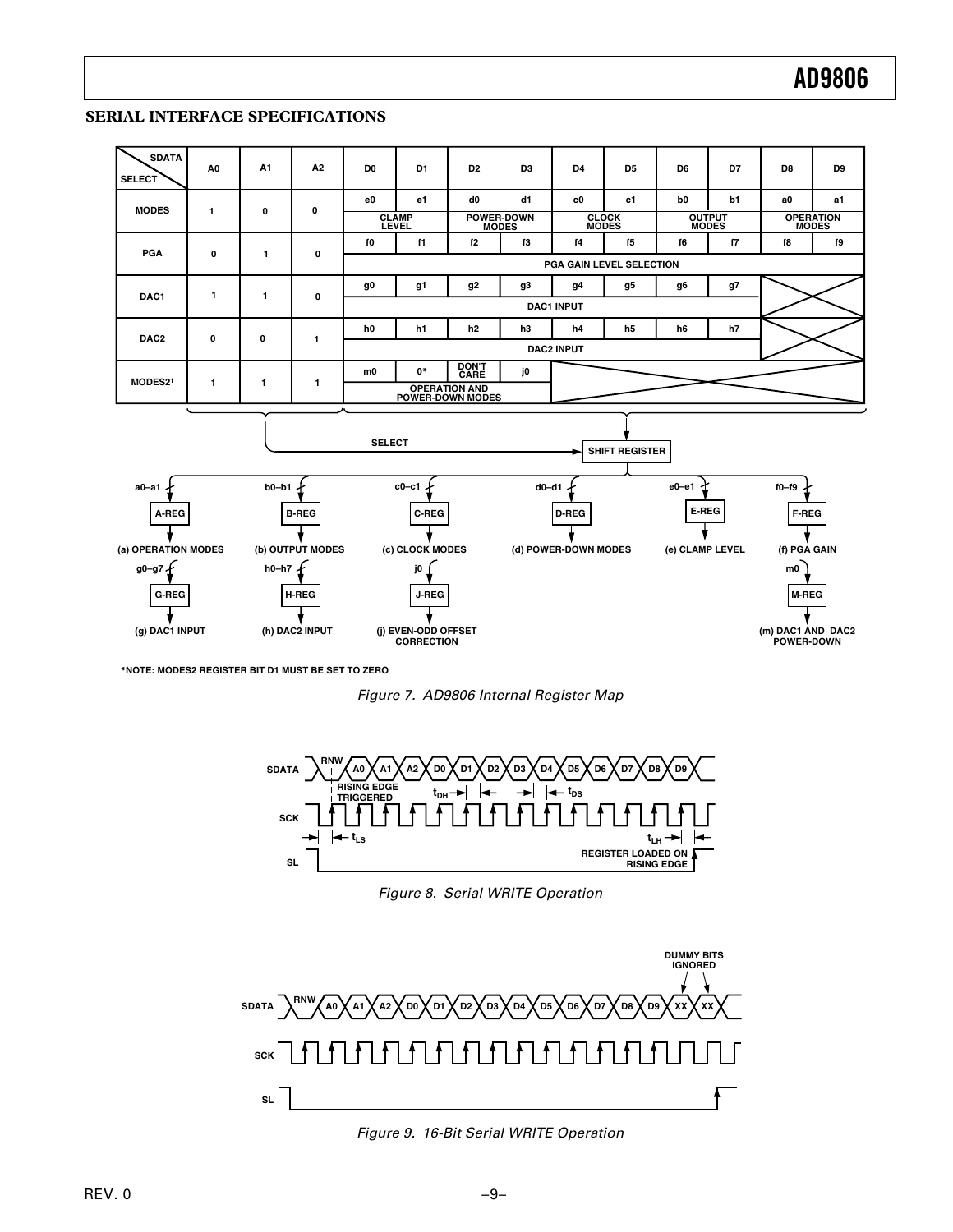### **REGISTER DESCRIPTION**

| (a) |          | A-REGISTER: Modes of Operation | (Power-On Default)<br>Value = $11$ ) |
|-----|----------|--------------------------------|--------------------------------------|
| a1  | $\bf{a}$ | Modes                          |                                      |
|     |          | ADC-MODE                       |                                      |
|     |          | <b>AUX-MODE</b>                |                                      |
|     |          | AUXMID-MODE                    |                                      |
|     |          | CCD-MODE                       |                                      |

#### **(b) B-REGISTER: Output Modes (Default = 00)**

| $b1$         | b <sub>0</sub> |          | D9 D8 D7 D6 D5 D4 D3 D2 D1 D0 |             |   |             |  |  |
|--------------|----------------|----------|-------------------------------|-------------|---|-------------|--|--|
| $\theta$     |                | Normal   |                               |             |   |             |  |  |
| $\mathbf{0}$ |                | $\Omega$ |                               | $0 \quad 1$ |   | $0 \quad 1$ |  |  |
|              |                |          |                               | $\Omega$    | 1 | 0           |  |  |
|              |                |          | High Impedance                |             |   |             |  |  |

#### **(c) C-REGISTER: Clock Modes (Default = 00)**

| c1       | c <sub>0</sub> | <b>SHP-SHD Clock Pulses</b> | <b>Clamp Active Pulses</b> |
|----------|----------------|-----------------------------|----------------------------|
| $\Omega$ |                | Active Low                  | <b>Active Low</b>          |
| $\theta$ |                | Active Low                  | Active High                |
|          |                | Active High                 | <b>Active Low</b>          |
|          |                | Active High                 | Active High                |

#### **(d) D-REGISTER: Power-Down Modes (Default = 00)**

| Modes       | d1 | $d0$ Description         |
|-------------|----|--------------------------|
| Normal      |    | Normal Operation         |
| High Speed  |    | High-Speed AUX/ADC-MODE  |
| Power-Down1 |    | Reference Stand-By (Same |
|             |    | Mode as STBY Pin 18)     |
| Power-Down2 |    | Total Shut-Down          |

### **(e) E-REGISTER: Clamp Level Selection (Default = 00)**

|        | e1 | e0 | <b>Clamp Level</b> |
|--------|----|----|--------------------|
| CLP(0) |    |    | 32 LSBs            |
| CLP(1) |    |    | 48 LSBs            |
| CLP(2) |    |    | 64 LSBs            |
| CLP(3) |    |    | 16 LSBs            |

#### **(f) F-REGISTER: CCD-Mode PGA (Default = 00 . . . 0)**

|                                                                                   |  |  |  |  |  | f9 f8 f7 f6 f5 f4 f3 f2 f1 f0 $\vert$ CCD-Gain |
|-----------------------------------------------------------------------------------|--|--|--|--|--|------------------------------------------------|
| Gain (0) 0 0 0 0 0 0 0 0 0 0 Minimum<br>Gain (1023) 1 1 1 1 1 1 1 1 1 1 1 Maximum |  |  |  |  |  |                                                |
|                                                                                   |  |  |  |  |  |                                                |

### **f) F-REGISTER: AUXMID-Mode PGA (Default = 00 . . . 0)**

**f 9 f8 f 7 f6 f5 f4 f 3 f2 f 1 f 0 AUXMID–Gain** Gain (512) 1 0 0 0 0 0 0 0 0 0  $-4$  dB Gain  $(1023)$  1 1 1 1 1 1 1 1 1 1 +14 dB

Only the 9 LSBs of F-REG are used to adjust gain.

### (f)  $F\text{-}REGISTER: AUX-Mode PGA$  (Default =  $00...0$ )

|                                  | f9 f8 f7 f6 f5 f4 f3 f2 |  |  |  | <b>AUX-Gain</b> |
|----------------------------------|-------------------------|--|--|--|-----------------|
| Gain $(128)$   1 0 0 0 0 0 0 0 0 |                         |  |  |  | Minimum         |
| Gain $(255)$   1 1 1 1 1 1 1 1   |                         |  |  |  | Maximum         |

(g)  $G\text{-REGISTER: DAC1 Input}$  (Default =  $00...0$ )

|                              | g7 g6 g5 g4 g3 g2 g1 g0 |  |  |  | DAC1 Output |
|------------------------------|-------------------------|--|--|--|-------------|
| Code(0)                      |                         |  |  |  | Minimum     |
| Code $(255)$ 1 1 1 1 1 1 1 1 |                         |  |  |  | Maximum     |

**(h) H-REGISTER: DAC2 Input (Default = 00 . . . 0)**

|                              | h7 h6 h5 h4 h3 h2 h1 h0 |  |  |  | DAC2 Output |
|------------------------------|-------------------------|--|--|--|-------------|
| Code(0)                      | 0 0 0 0 0 0 0 0         |  |  |  | Minimum     |
| Code $(255)$ 1 1 1 1 1 1 1 1 |                         |  |  |  | Maximum     |

**(j) J-REGISTER: Even-Odd Offset Correction (Default = 0)**

| <b>Even-Odd Offset Correction</b>                      |
|--------------------------------------------------------|
| Offset Correction In Use<br>Offset Correction Not Used |

### **(m) M-REGISTER: DAC1 and DAC2 PDN (Default = 0)**

| m <sub>0</sub> | <b>Power-Down of 8-Bit DACs</b> |
|----------------|---------------------------------|
|                | 8-Bit DACs Powered Down         |
|                | 8-Bit DACs Operational          |

NOTE**:** With the exception of a write to the PGA register during AUX-mode, all data writes must be 10 bits. During an AUX-mode write to the PGA register, only 8 bits of data are required. If more than 14 SCK rising edges are applied during a write operation, additional SCK pulses will be ignored (see Figure 9). All reads must be 10 bits to receive valid register contents. All registers default to 0s on power-up, except for the A-register which defaults to 11. Thus, on power-up, the AD9806 defaults to CCD mode with the 8-bit DACs powered down. During the power-up phase, it is recommended that SL be HIGH and SCK be LOW to prevent accidental register write operations. SDATA may be unknown. The RNW bit ("Read/Not Write") must be LOW for all write operations to the serial interface, and HIGH when reading back from the serial interface registers.

–10–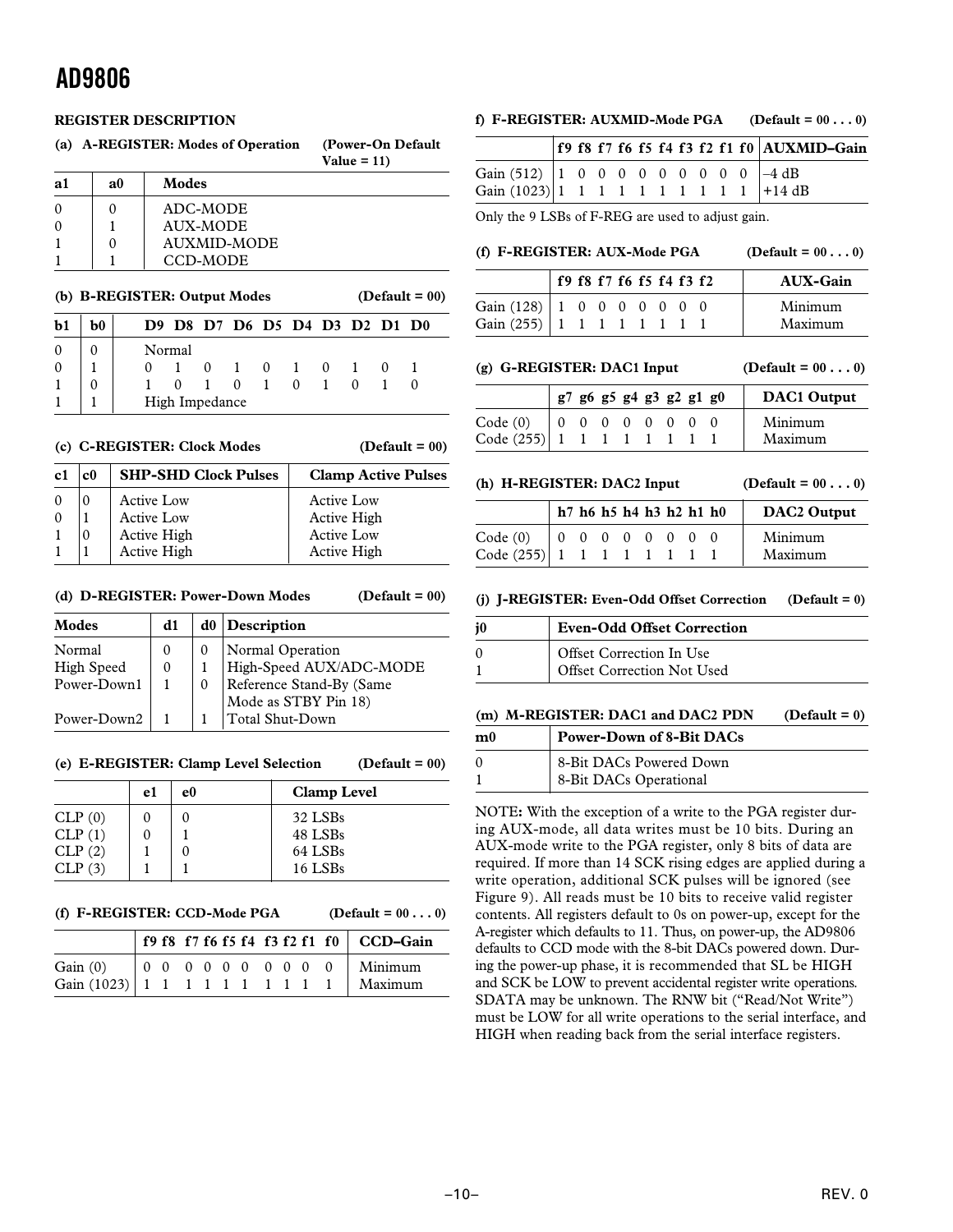#### **APPLICATION INFORMATION**

### **Grounding and Decoupling Recommendations**

As shown in Figure 10, a single ground plane is recommended for the AD9806. This ground plane should be as continuous as possible, particularly around Pins 25 through 37. This will ensure that all analog decoupling capacitors provide the lowest possible impedance path between the power and bypass pins and their respective ground pins. All decoupling capacitors should be located as close as possible to the package pins. A single clean power supply is recommended for the AD9806, but a separate digital driver supply may be used for DRVDD (Pin 12). DRVDD should always be decoupled to DRVSS (Pin 13), which should be connected to the analog ground plane. The advantages of using a separate digital driver supply include using a lower voltage (2.7 V) to match levels with a 2.7 V ASIC, reducing digital power dissipation, and reducing potential noise coupling.

#### **Using the AD9806 in AD9803 Sockets**

The AD9806 may be easily used in existing AD9803 designs without any circuit modifications. Most of the pin assignments are the same for both ICs. Table I outlines the differences. The circuit of Figure 10 shows the necessary connections for the AD9806 when used in an existing AD9803 socket. If the two auxiliary DACs are not used, then Pins 39 and 40 (DAC1 and DAC2) may be grounded. If the AUX or ADC modes are needed, then the input signal should be connected to either AUXIN or ADCIN through a 0.1 µF capacitor, in the same way that CCDIN is used with the input signal.

| Pin<br>No. | AD9803              | <b>AD9806</b>  | <b>Circuit Connection</b>  |
|------------|---------------------|----------------|----------------------------|
|            | NC.                 | NC.            | Ground                     |
| 15         | <b>ACLP</b>         | NC             | Ground                     |
| 24         | NC.                 | NC.            | Ground                     |
| 25         | CCDBYP2             | CLPOUT         | Decoupled with $0.1 \mu F$ |
|            |                     |                | to Ground                  |
| 27         | <b>PIN</b>          | NC.            | Shorted to Pin 26          |
| 28         | CCDBYP <sub>2</sub> | CLPREF         | Decoupled with 0.1 µF      |
|            |                     |                | to Ground                  |
| 29         | PGABYP1             | NC.            | Decoupled with $0.1 \mu F$ |
|            |                     |                | to Ground                  |
| 30         | PGABYP2             | NC             | Shorted to Pin 29          |
| 35         | <b>AUXCONT</b>      | <b>AUXMID</b>  | Ground, or decoupled       |
|            |                     |                | with $0.1 \mu F$ to Ground |
| 38         | VTRBYP              | N <sub>C</sub> | Decoupled with $0.1 \mu F$ |
|            |                     |                | to Ground                  |

**Table I. AD9806/AD9803 Pin Differences**

#### **Using the AD9806 in New Designs**

Figure 11 shows the recommended circuit for using the AD9806 in new designs. Three external decoupling capacitors have been removed from the circuit shown in Figure 9, one from Pin 29, one from Pin 38, and one from between Pins 47 and 48. Note that the decoupling capacitors for Pins 47 (VRB) and 48 (VRT) must be increased to 1.0  $\mu$ F when used in this configuration.



Figure 10. CCD-Mode Circuit Configuration Used in AD9803 Socket